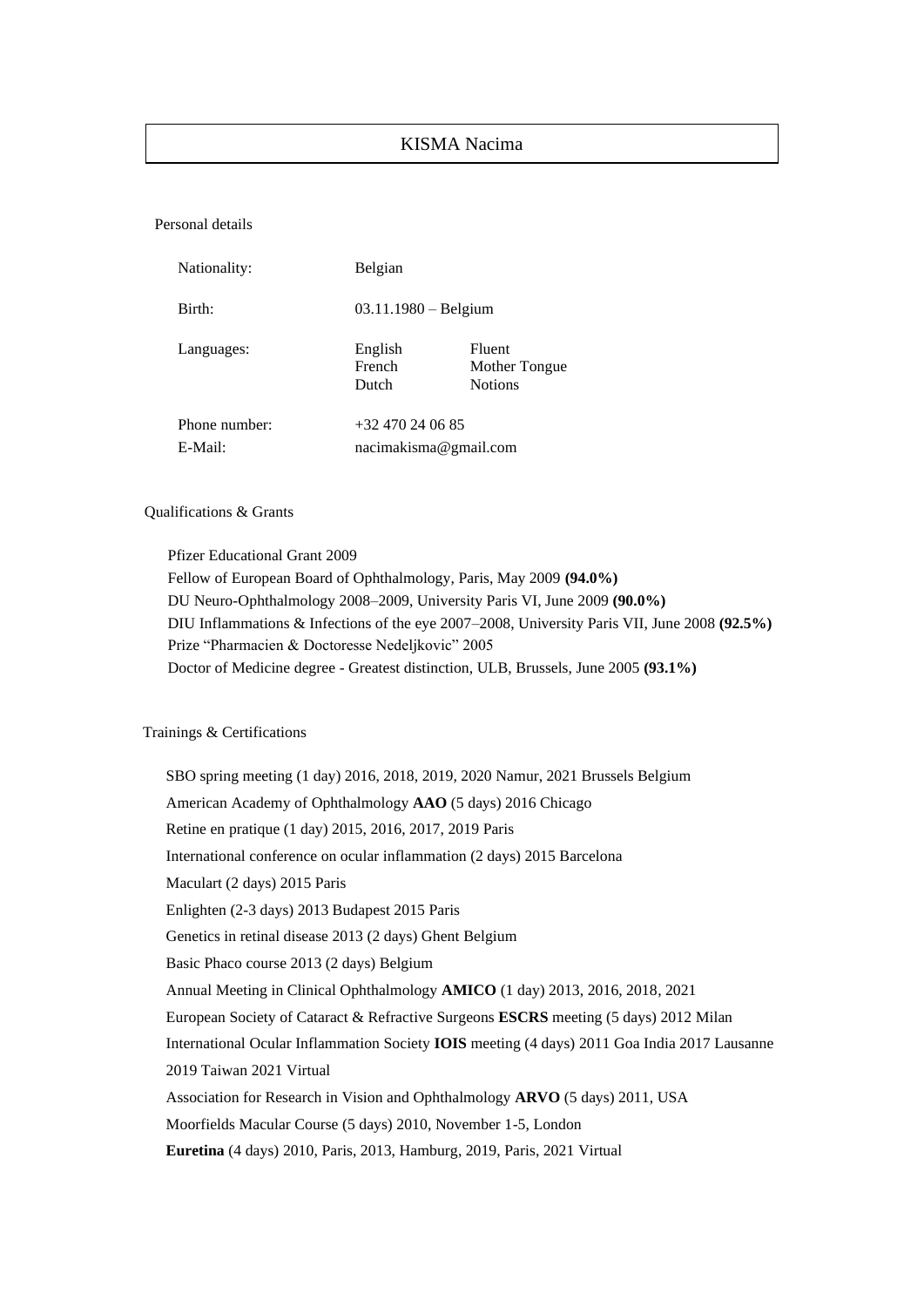International Uveitis Symposium and Course (2 days) 2010, July 15-16, London Formation Ophtalmologique Continue Associative Lorraine **FOCAL** (2 days) 2008, 2017, 2018, 2019, Nancy/Metz France

**DU Neuro-Ophthalmology** (9 days) 2008–2009, University Paris VI, Paris

**DIU Inflammations and Infections of the eye** (12 days) 2007–2008, University Paris VII, Paris Adaptation of rigid contact lenses (3 days) 2006–2007, Menicon, Paris Wetlab phakoemulsification (2 days) 2006–2007, AMO, Ettlingen, Germany Ateliers d'ophtalmologie pratique **AOP** (2 days) 2006, 2007, 2008, Paris Ophthalmologia Belgica **OB** (3 days) 2004, 2005, 2006, 2007, 2008, 2010, 2011, 2012, 2013, 2014, 2015, 2018, 2019, 2020 Brussels

Progress in diagnosis and treatment of uveitis (3 days), 2006-2007, Cracow, Poland

#### Oral communications

| Diagnosis & management of uveitis in<br>MS                        | Industry sponsored virtual meeting for Belgian<br>neurologists & ophthalmologists (Viatris) 22.01.2022                                           |
|-------------------------------------------------------------------|--------------------------------------------------------------------------------------------------------------------------------------------------|
| Unilateral optic disc swelling                                    | Ophthalmologist's meeting (GLEM) 09.12.2021<br>Virtual                                                                                           |
| Uveitis & pregnancy                                               | Ophthalmologia Belgica 26.11.2021                                                                                                                |
| Medical retina & uveitis fellowship at<br>Moorfields Eye Hospital | Assistant Day 13.11.2021 - Antwerp Belgium                                                                                                       |
| Uveitis - diagnosis & management                                  | Industry sponsored virtual meeting for Belgian<br>rhumathologists (Viatris) 14.10.2021                                                           |
| Brolucizumab associated intraocular<br>inflammation               | Industry sponsored virtual meeting for Belgian retina<br>specialists (Novartis) 24.06.2021                                                       |
| Pitfalls in neovascular AMD                                       | Industry sponsored virtual meeting for Belgian<br>ophthalmologists in training (Novartis) 04.05.2021 -<br>$29.04.2021 - 27.04.2021 - 26.04.2021$ |
| The usual Friday afternoon nightmare                              | Annual meeting in clinical ophthalmology (AMICO)<br>13.03.2021                                                                                   |
| Neuro meets retina                                                | Ophthalmologia Belgica 29.11.2020 - Interactive<br><b>Clinical Course</b>                                                                        |
| Ophthalmic complications of surgery                               | Plastic surgery meeting (GLEM) 15.05.2020 - Erasmus<br><b>Hospital Brussels</b>                                                                  |
| Infectious uveitis - Bacteria                                     | ULB - residents teaching 22.04.2020                                                                                                              |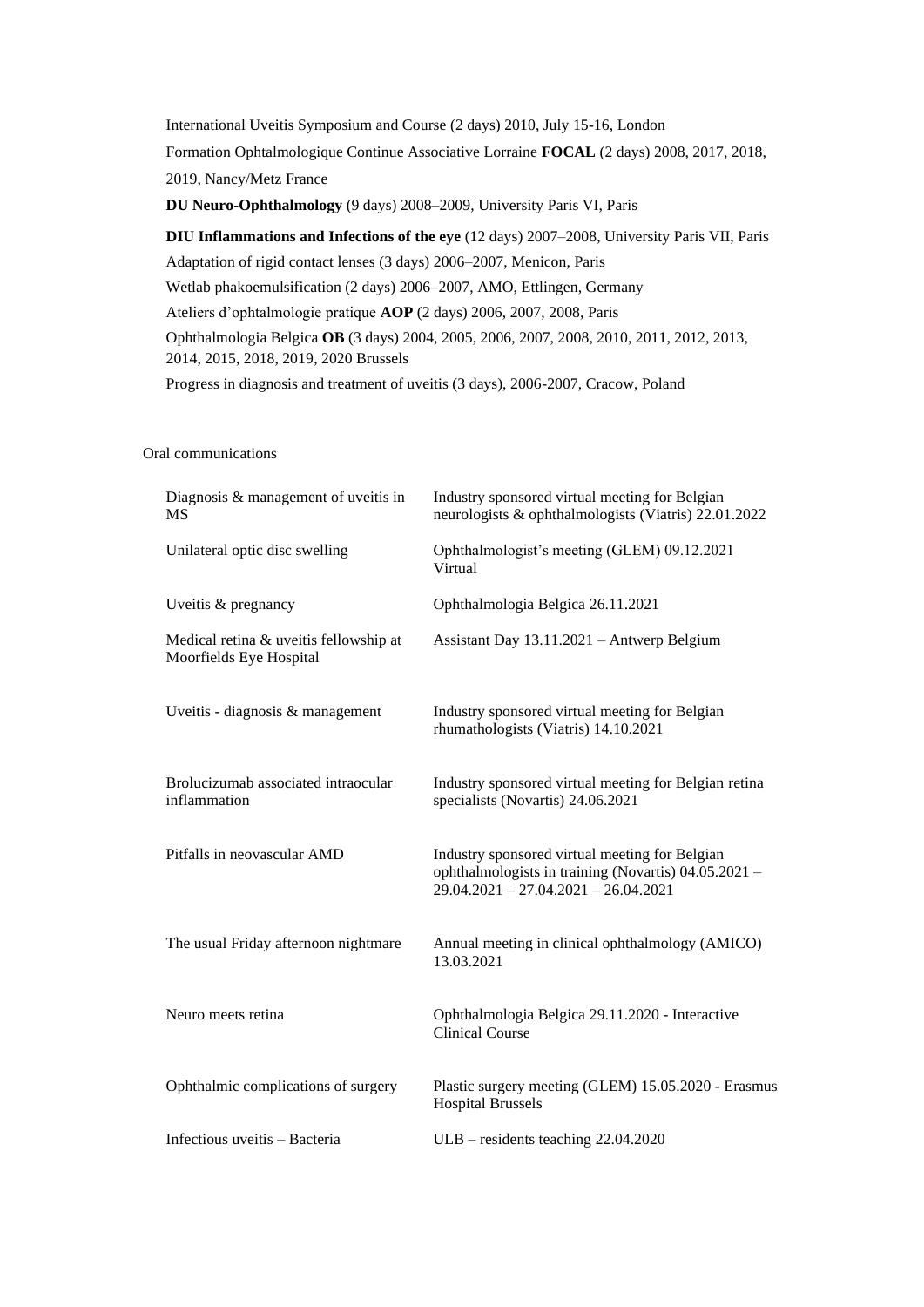| Infectious uveitis - Viruses                                      | $ULB -$ residents teaching 08.04.2020                                                                                 |
|-------------------------------------------------------------------|-----------------------------------------------------------------------------------------------------------------------|
| Infectious uveitis - Parasites                                    | $ULB -$ residents teaching 06.03.2020                                                                                 |
| Endophthalmitis                                                   | SBO spring meeting 07.03.2020 - Namur Belgium                                                                         |
| Uveitis: what to do when you can't see<br>the problem?            | Ophthalmologia Belgica 27.11.2019                                                                                     |
| Eyelid diseases                                                   | Plastic surgery meeting (GLEM) 28.06.2019 - Erasmus<br><b>Hospital Brussels</b>                                       |
| Treat and extend                                                  | Industry sponsored ophthalmologists meeting<br>(Novartis) 25.04.2019 Mons & 18.06.2019 Liège<br>Belgium               |
| Immunomodulatory agents & retina                                  | Ophthalmologia Belgica 21.11.2018                                                                                     |
| The aging eye                                                     | FMC CUMG ULB - GPs teaching 15.03.2018 Manage<br>Belgium                                                              |
| Macular edema                                                     | Industry sponsored ophthalmologists meeting (Bayer)<br>23.05.2017 La Louvière & 27.03.2018 Tournai<br>Belgium         |
| White dot syndromes                                               | MaNaMa (Master After Master program) 17.06.2017<br>Brussels Belgium 11.12.2021 virtual                                |
| Emergencies in ophthalmology                                      | FMC CUMG ULB - GPs teaching 17.06.2016 Hornu<br>Belgium & general practitioners meeting 26.10.2017<br><b>Brussels</b> |
| Uveitis treatment                                                 | ULB – residents teaching 17.06.2016 & 22.04.2020                                                                      |
| Uveitis diagnosis & work up                                       | ULB – residents teaching 10.06.2016 & 14.02.2020                                                                      |
| Most frequent uveitis: diagnosis $\&$<br>treatment                | Ophthalmologist's meeting (GLEM) 14.04.2016<br>Enghien Belgium                                                        |
| Diabetic retinopathy                                              | Nurse training program 24.10.2014 Mons Belgium                                                                        |
| Ophthalmology for the GP                                          | General practitioner meeting (GLEM) 21.03.2014<br>Saint-Ghislain Belgium                                              |
| Chronic anterior uveitis                                          | Ophthalmologia Belgica 27.11.2013                                                                                     |
| Uveitis in rheumatologic diseases                                 | Rheumatologist's meeting 07.03.2013 Erbisoeul<br>Belgium & 07.05.2015 Dworp Belgium                                   |
| Posterior uveitis illustrated by fundus<br>photography, FFA & OCT | Ophthalmologia Belgica 29.11.2012 - Interactive<br><b>Clinical Course</b>                                             |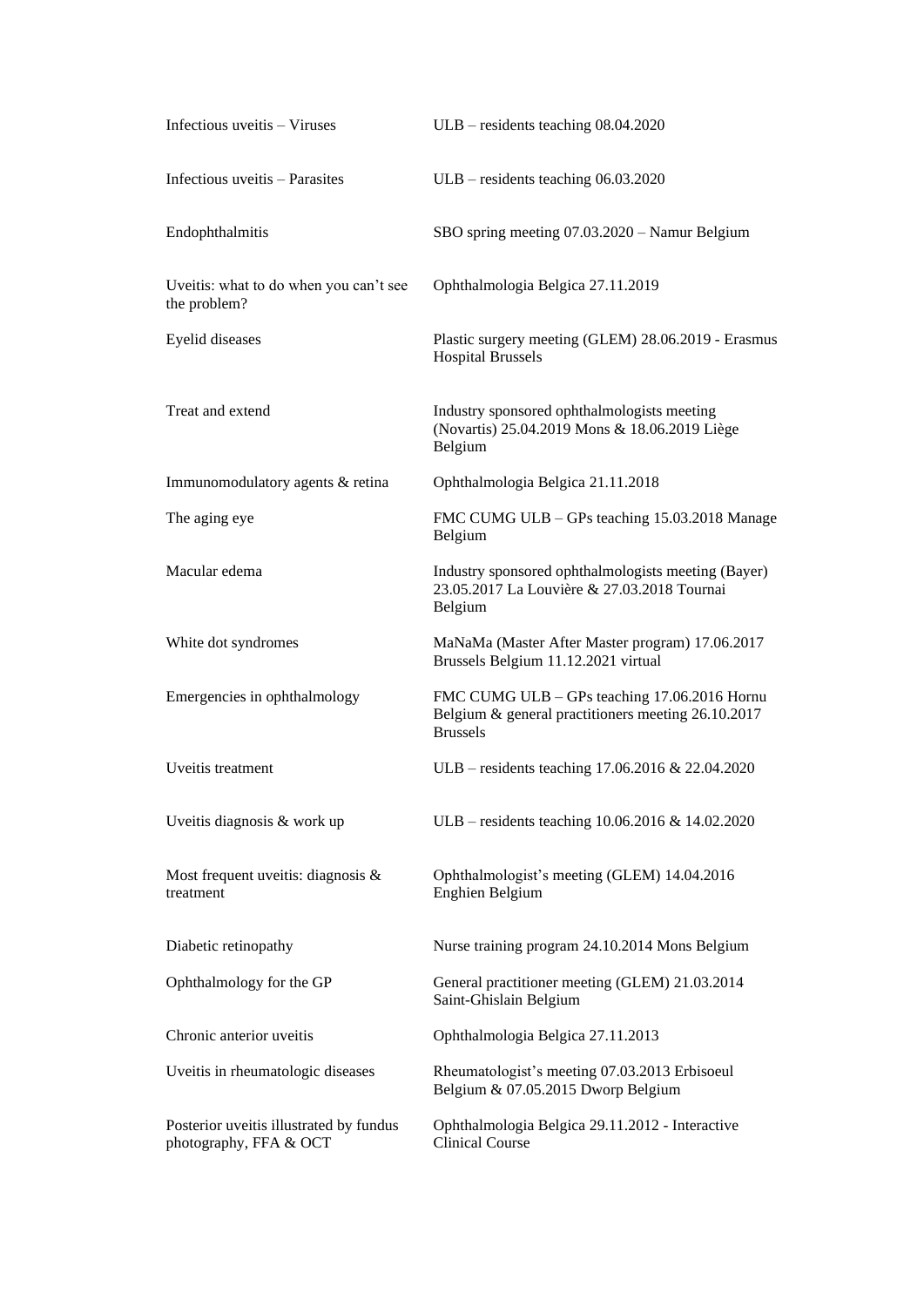| Most frequent uveitis: diagnosis $\&$<br>treatment      | Ophthalmologia Belgica 23.11.2011 - Interactive<br>Clinical Course & 24.04.2012 Erasmus Hospital |
|---------------------------------------------------------|--------------------------------------------------------------------------------------------------|
| <b>Uveitis Meeting</b>                                  | Moorfields Eye Hospital 17.05.2010 & 21.06.2010                                                  |
| <b>Fluorescein Meeting</b>                              | Moorfields Eye Hospital 15.06.2010 & 18.01.2011                                                  |
| Case report: Stargardt with<br>pseudo-dominance         | Ped & Low Brussels 2008                                                                          |
| Case report: Cone dystrophy with<br>supernormal rod ERG | Ped & Low Brussels 2008                                                                          |
| Uremic optic neuropathy                                 | Erasmus hospital 2007-2008                                                                       |
| Acute retinal necrosis                                  | Erasmus hospital 2007-2008                                                                       |
| Claude Bernard Horner syndrome                          | Erasmus hospital 2007-2008                                                                       |
| Pseudo-exfoliation syndrome                             | Erasmus hospital 2006-2007                                                                       |
| Madarosis                                               | Erasmus hospital 2006-2007                                                                       |
| Giant cell arteritis                                    | Erasmus hospital 2005-2006                                                                       |

Scientific experiences

| $01.05.2018 - To date$    | Multicentric study on the role of molds in multifocal<br>choroiditis. Dr E Chauveau & collaborators, ULB, Brussels                                                                                                                                                                                         |
|---------------------------|------------------------------------------------------------------------------------------------------------------------------------------------------------------------------------------------------------------------------------------------------------------------------------------------------------|
| $29.11.2011 - 31.03.2014$ | An exploratory study to explore motion displacement<br>perception in diabetes using the Moorfields Motion<br>Displacement Test (MMDT). Dr F Rasquin, Erasmus<br>Hospital, Dr M Westcott, Moorfields Eye Hospital, Dr G<br>Verdon-Roe, UCL-MEH, London                                                      |
| $18.10.2011 - 11.01.2013$ | Screening project for the early diagnosis of axial<br>spondyloarthritis in patients with chronic back pain visiting<br>non-rheumatology specialists, SUSPECT Study, ABBOTT                                                                                                                                 |
| $01.01.2011 - 31.03.2011$ | An exploratory study to explore motion displacement<br>perception in birdshot chorioretinopathy using the<br>Moorfields Motion Displacement Test (MMDT).<br>Dr M Westcott, Moorfields Eye Hospital, Dr G Verdon-<br>Roe, UCL-MEH, London                                                                   |
| $01.10.2007 - 09.09.2011$ | A 24 month, double-blind, randomized, multicenter,<br>placebo-controlled, parallel-group study comparing<br>efficacy and safety of FTY720 1.25 mg and 0.5 mg<br>administered orally one daily versus placebo in patients<br>with relapsing-remitting multiple sclerosis, NOVARTIS<br><b>FREEDOMS</b> Trial |
| $01.01.2004 - 30.06.2005$ | Inhibition of intraocular inflammation by transfer of<br>SOCS1 gene in aRPE cells, in vitro experimental work,<br>IRIBHM, Pr J.Libert, ULB, Brussels                                                                                                                                                       |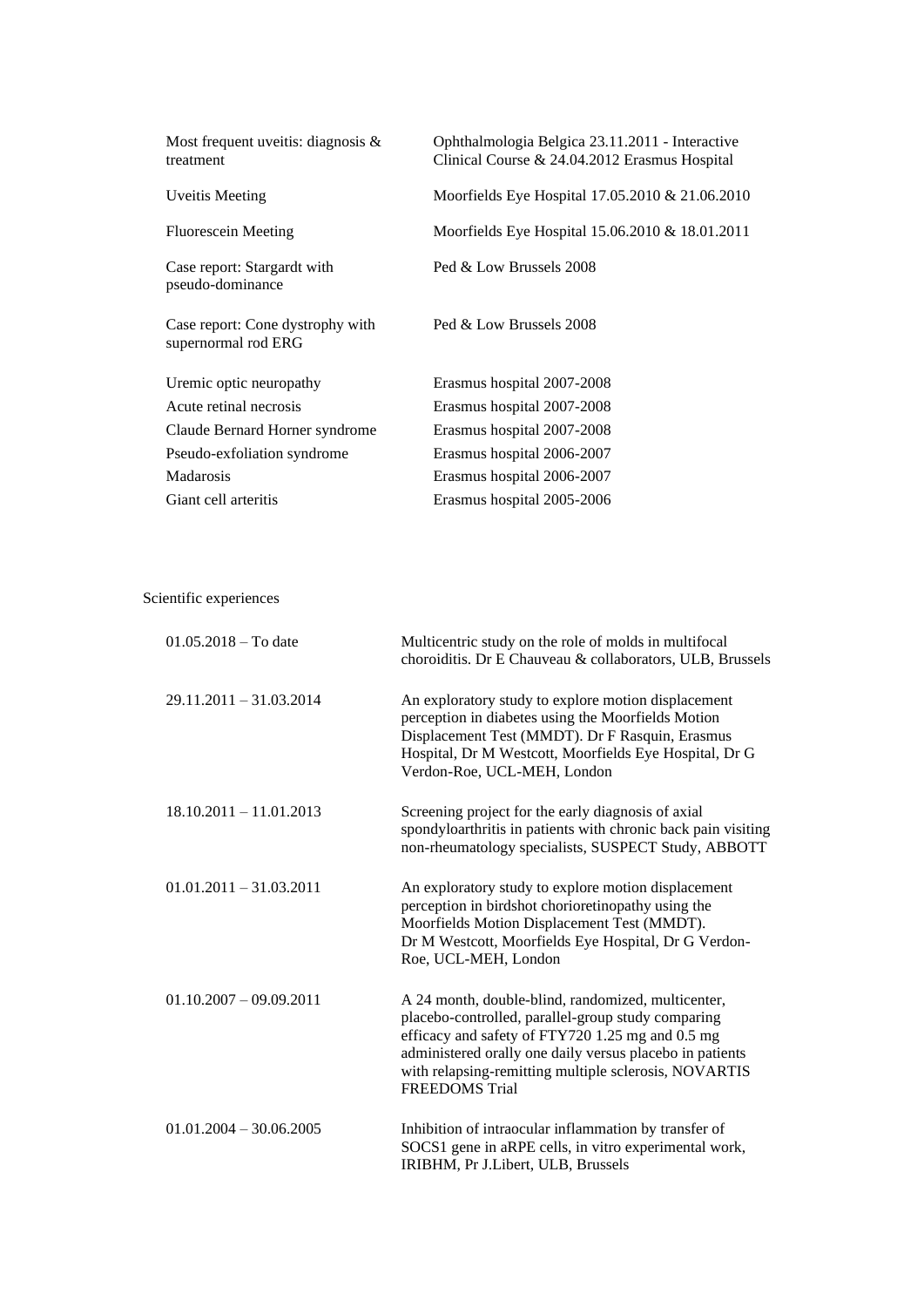# Professional experiences

| $1.04.2011 - To date$    | Erasmus hospital, CHIREC group & Messidor Eye Center,<br>Belgium   |
|--------------------------|--------------------------------------------------------------------|
| Name:                    | Ophthalmologist                                                    |
| Role:                    | Consultant                                                         |
| Description:             | Cataract surgery, Medical Retina and Uveitis                       |
| $1.01.2010 - 25.03.2011$ | Moorfields Eye Hospital, London, UK                                |
| Name:                    | Paid fellowship in Medical Retina and Uveitis                      |
| Role:                    | Fellow                                                             |
| Description:             | Specialised consultations in Uveitis and Medical Retina            |
| $1.10.2005 - 30.09.2009$ | Erasmus hospital, Brussels, Belgium                                |
| Name:                    | Post graduate formation                                            |
| Role:                    | Resident ophthalmologist in training                               |
| Description:             | General consultations, Emergencies, Cataract surgery               |
|                          | Specialised consultations in Uveitis                               |
|                          | Initiation to specialised consultations in Neuro-<br>ophthalmology |

## Publications

| J Ophthalmic Inflamm Infect.<br>2018 Aug 3;8(1):11. doi:<br>10.1186/s12348-018-0154-7.                          | Necrotising retinopathy-like lesions as a manifestation of<br>ocular sarcoidosis. F. Rasquin, N. Kisma, L. Van Bol.                                                                                              |
|-----------------------------------------------------------------------------------------------------------------|------------------------------------------------------------------------------------------------------------------------------------------------------------------------------------------------------------------|
| Case Rep Ophthalmol. 2018<br>Feb 6;9(1):120-125. doi:<br>10.1159/000485912.<br>eCollection 2018 Jan-Apr.        | Central Serous Chorioretinopathy Associated with<br>Desmopressin Nasal Spray: Causality or Unfortunate<br>Association. Kisma N, Loukianou E, Pal B.                                                              |
| Solis magazine<br>December 2015: 18-19.<br>www.arthrites.be                                                     | L'atteinte oculaire dans l'arthrite juvenile.<br>N. Kisma.                                                                                                                                                       |
| Retina 2014 Aug; 34(8): 1675-<br>82.<br>Poster @ ARVO 03.05.2011                                                | Morphologic and functional retinal changes in eyes with<br>DUSN. D. Vezzola, N. Kisma, A.G. Robson, G. E. Holder, C.<br>Pavesio.                                                                                 |
| <b>Investigative Ophthalmology</b><br>& Visual Science April 2011,<br>Vol.52, 2737.<br>Poster @ ARVO 03.05.2011 | Long term outcome of birdshot chorioretinopathy treated by<br>fluocinolone acetonide intravitreal implant (Retisert®): a case<br>series report.N. Kisma, A. G. Robson, G. E. Holder, M.<br>Westcott, C. Pavesio. |
| <b>Birdshot Uveitis Society</b><br>posted online 26.03.2011<br>www.birdshot.org.uk                              | A pilot study to explore motion perception in Birdshot<br>chorioretinopathy. N. Kisma, M. Westcott.                                                                                                              |
| Case Report Ophtalmol.<br>2011 Feb 2;2(1): 45-9.                                                                | Evolution of an astrocytic hamartoma of the optic nerve head<br>in a patient with retinitis pigmentosa - photographic<br>documentation over 2 years of follow up.<br>E. Loukianou, N. Kisma, B. Pal.             |
|                                                                                                                 |                                                                                                                                                                                                                  |